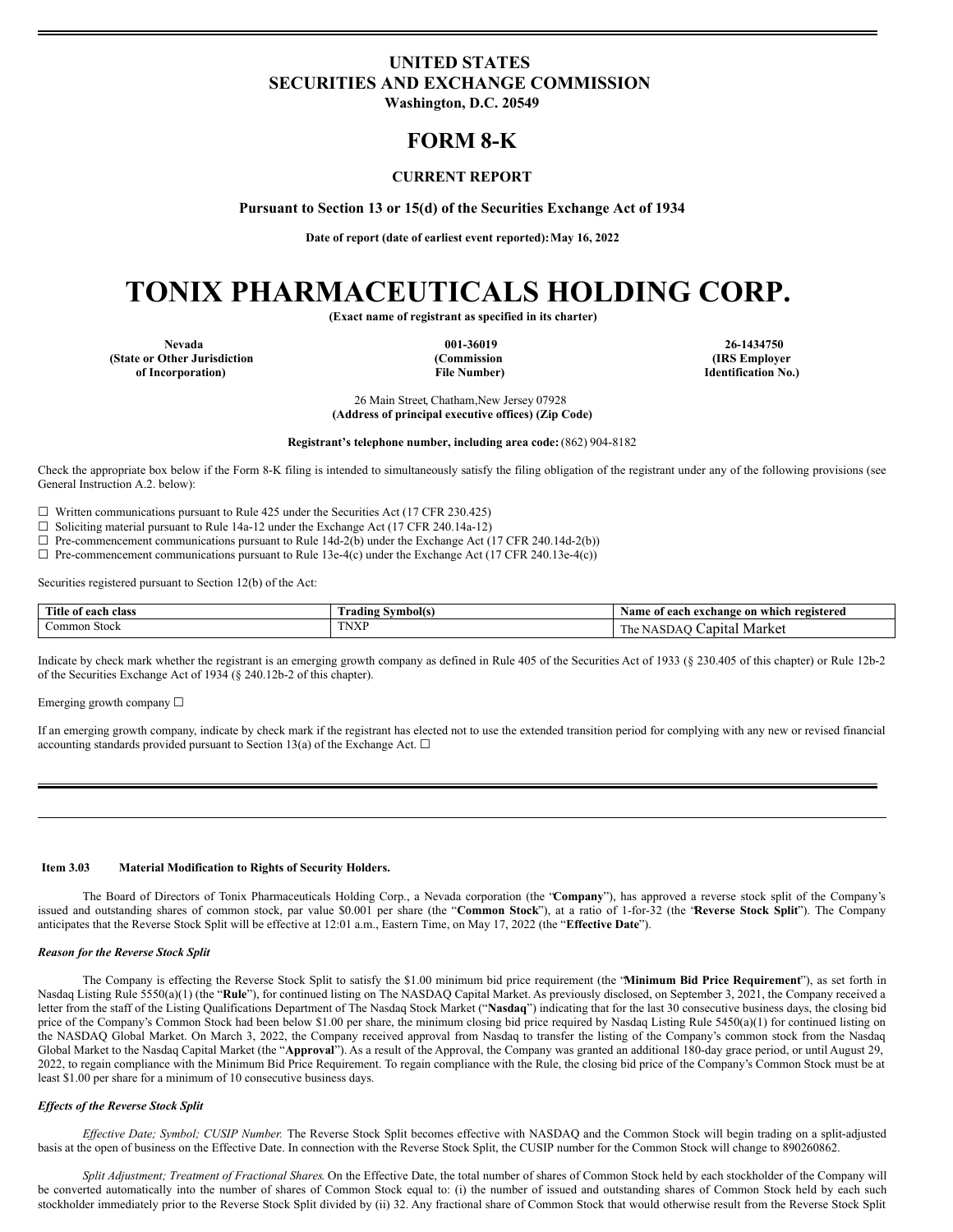<span id="page-1-0"></span>will be rounded to a whole share and, as such, any stockholder who otherwise would have held a fractional share after giving effect to the Reverse Stock Split will instead hold one whole share of the post-Reverse Stock Split Common Stock after giving effect to the Reverse Stock Split. As a result, no fractional shares will be issued in connection with the Reverse Stock Split and no cash or other consideration will be paid in connection with any fractional shares that would otherwise have resulted from the Reverse Stock Split. The Company intends to treat stockholders holding shares of Common Stock in "street name" (that is, held through a bank, broker or other nominee) in the same manner as stockholders of record whose shares of Common Stock are registered in their names. Banks, brokers or other nominees will be instructed to effect the Reverse Stock Split for their beneficial holders holding shares of our Common Stock in "street name;" however, these banks, brokers or other nominees may apply their own specific procedures for processing the Reverse Stock Split.

Also on the Effective Date, all options, warrants and other convertible securities of the Company outstanding immediately prior to the Reverse Stock Split will be adjusted by dividing the number of shares of Common Stock into which the options, warrants and other convertible securities are exercisable or convertible by 32 and multiplying the exercise or conversion price thereof by 32, all in accordance with the terms of the plans, agreements or arrangements governing such options, warrants and other convertible securities and subject to rounding to the nearest whole share. Such proportional adjustments will also be made to the number of shares and restricted stock units issued and issuable under the Company's equity compensation plan.

*Certificated and Non-Certificated Shares*. Stockholders who hold their shares in electronic form at brokerage firms do not need to take any action, as the effect of the Reverse Stock Split will automatically be reflected in their brokerage accounts.

Stockholders holding paper certificates may (but are not required to) send the certificates to the Company's transfer agent and registrar, vStock Transfer, LLC ("**vStock**"), at the address set forth below. vStock will issue a new stock certificate reflecting the Reverse Stock Split to each requesting stockholder. VStock can be contacted at (212) 828-8436.

vStock Transfer, LLC 18 Lafayette Place Woodmere, NY 11598

*Certificate of Change*. The Company effected the Reverse Stock Split pursuant to the Company's filing of a Certificate of Change (the "**Certificate**") with the Nevada Secretary of State on May 13, 2022, in accordance with Nevada Revised Statutes ("**NRS**") 78.209. The Certificate will become effective at 12:01 a.m. on the Effective Date. A copy of the Certificate is attached hereto as Exhibit 3.1 and is incorporated herein by reference.

*No Stockholder Approval Required*. The Reverse Stock Split was approved by the Board of Directors of the Company and given effect pursuant to and in accordance with NRS 78.207 and, as such, no stockholder approval of the Reverse Stock Split is required.

*Capitalization*. Prior to the Reverse Stock Split, the Company was authorized to issue 1,600,000,000 shares of Common Stock. As a result of the Reverse Stock Split, the Company will be authorized to issue 50,000,000 shares of Common Stock. As of May 16, 2022 there were 599,679,596 shares of Common Stock outstanding. As a result of the Reverse Stock Split, there will be approximately 18,739,988 shares of Common Stock outstanding (subject to adjustment due to the effect of rounding fractional shares into whole shares). The Reverse Stock Split will not have any effect on the stated par value of the Common Stock.

The Reverse Stock Split does not affect the Company's authorized preferred stock. There are no outstanding shares of the Company's preferred stock. After the Reverse Stock Split, the Company's authorized preferred Stock of 5,000,000 shares will remain unchanged.

Immediately after the Reverse Stock Split, each stockholder's relative ownership interest in the Company and proportional voting power will remain virtually unchanged except for minor changes and adjustments that will result from rounding fractional shares into whole shares.

#### **Item 5.03 Amendments to Articles of Incorporation or Bylaws; Change in Fiscal Year.**

The information set forth in Item 3.03 of this Current Report on Form 8-K is hereby incorporated by reference into this Item 5.03. A copy of the Certificate is filed as Exhibit 3.01 to this Current Report on Form 8-K.

#### **Item 8.01 Other Events.**

On May 16, 2022, the Company issued a press release announcing the Reverse Stock Split. A copy of the press release is attached hereto as Exhibit 99.01 to this Current Report on Form 8-K and is incorporated herein by reference.

#### *Forward- Looking Statements*

This Current Report on Form 8-K contains certain forward-looking statements within the meaning of Section 27A of the Securities Act of 1933 and Section 21E of the Securities Exchange Act of 1934 and Private Securities Litigation Reform Act, as amended, including those relating to the Reverse Stock Split, the Company's product development, clinical trials, clinical and regulatory timelines, market opportunity, competitive position, possible or assumed future results of operations, business strategies, potential growth opportunities and other statement that are predictive in nature. These forward-looking statements are based on current expectations, estimates, forecasts and projections about the industry and markets in which we operate and management's current beliefs and assumptions.

These statements may be identified by the use of forward-looking expressions, including, but not limited to, "expect," "anticipate," "intend," "plan," "believe," "estimate," "potential," "predict," "project," "should," "would" and similar expressions and the negatives of those terms. These statements relate to future events or our financial performance and involve known and unknown risks, uncertainties, and other factors which may cause actual results, performance or achievements to be materially different from any future results, performance or achievements expressed or implied by the forward-looking statements. Such factors include those set forth in the Company's filings with the SEC. Prospective investors are cautioned not to place undue reliance on such forward-looking statements, which speak only as of the date of this press release. The Company undertakes no obligation to publicly update any forward-looking statement, whether as a result of new information, future events or otherwise.

#### **Item 9.01 Financial Statements and Exhibits.**

| (d) | Exhibit     |                                                                                                             |
|-----|-------------|-------------------------------------------------------------------------------------------------------------|
|     | No.         | Description.                                                                                                |
|     | <u>3.01</u> | Certificate of Change of Tonix Pharmaceuticals Holding Corp., dated May 13, 2022 and effective May 17, 2022 |
|     | 99.01       | Press Release dated May 16, 2022                                                                            |
|     | 104         | Cover Page Interactive Data File (embedded within the Inline XBRL document)                                 |

#### **SIGNATURE**

Pursuant to the requirement of the Securities Exchange Act of 1934, the registrant has duly caused this report to be signed on its behalf by the undersigned thereunto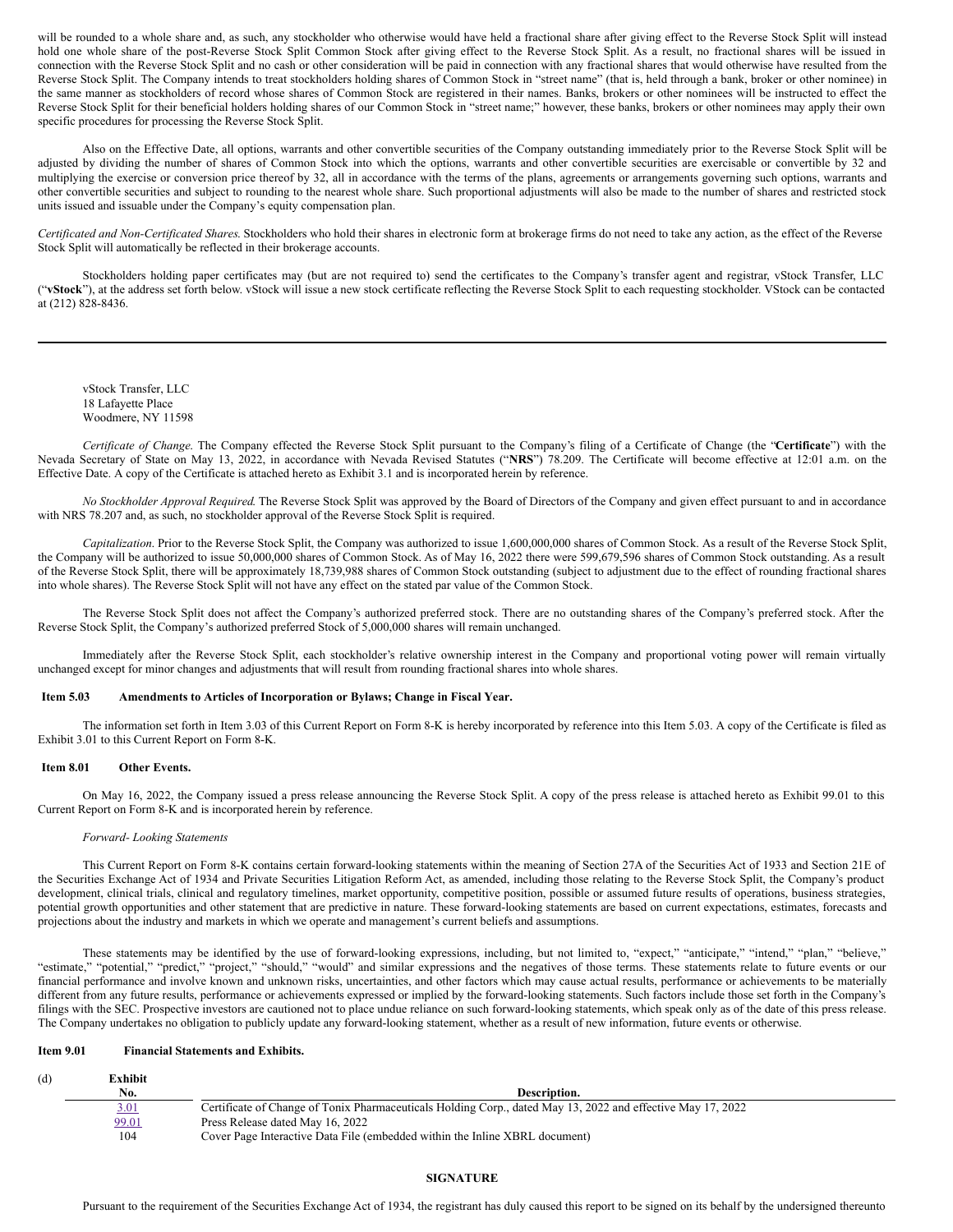## **TONIX PHARMACEUTICALS HOLDING CORP.**

Date: May 16, 2022 By: /s/ Bradley Saenger Bradley Saenger Chief Financial Officer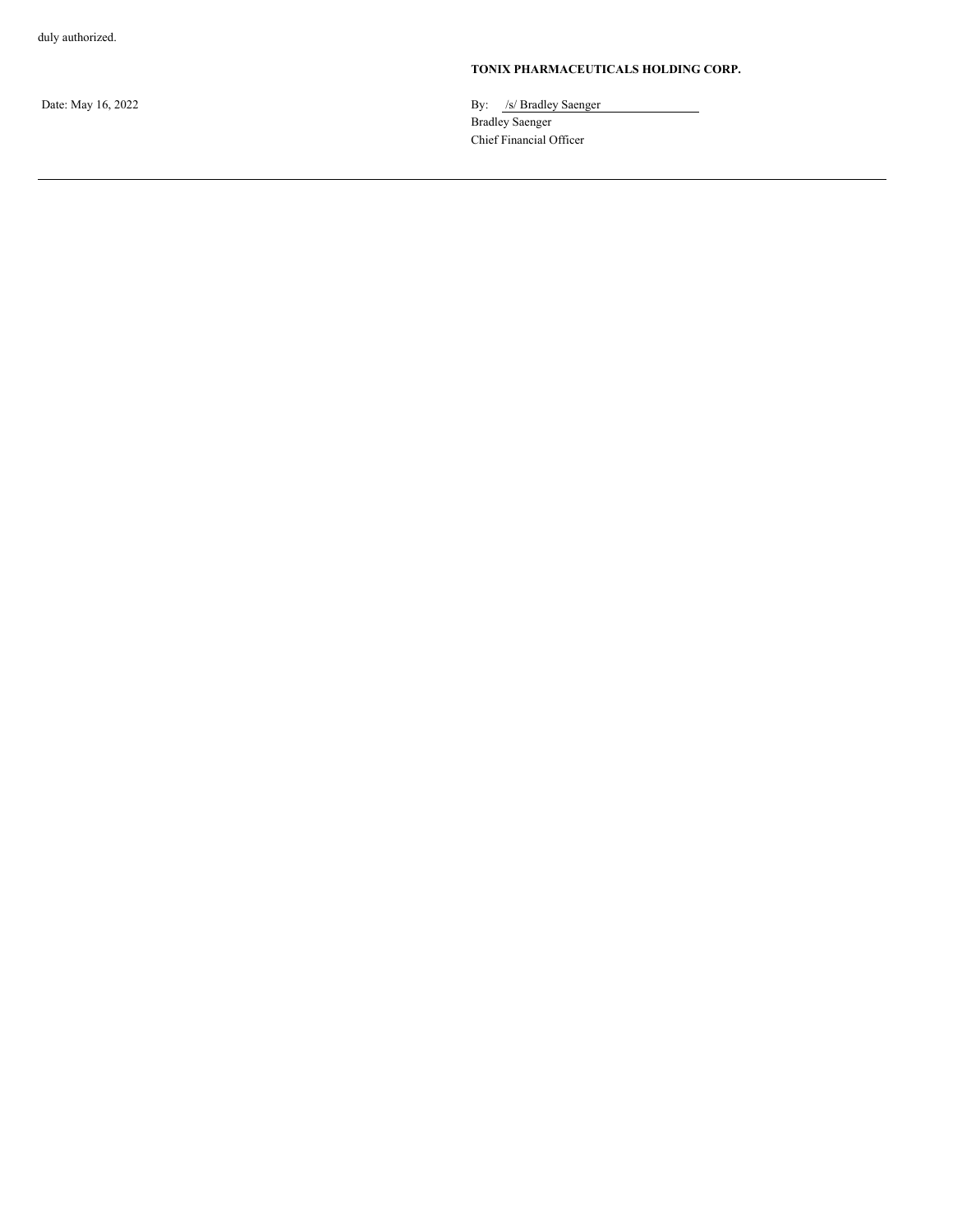Exhibit 3.01

<span id="page-3-0"></span>**BARBARA K. CEGAVSKE** Secretary of State

**KIMBERLEY PERONDI** Deputy Secretary for Commercial Recordings

## **STATE OF NEVADA**



Commercial Recordings Division 202 N. Carson Street Carson City, NV 89701 Telephone (775) 684-5708 Fax (775) 684-7138 North Las Vegas City Hall 2250 Las Vegas Blvd North, Suite 400 North Las Vegas, NV 89030 Telephone (702) 486-2880 Fax (702) 486-2888

## **Certified Copy**

5/13/2022 3:23:53 PM

**Work Order Number:** Reference Number: **Through Date: Corporate Name:** 

W2022051301406 20222320789 5/13/2022 3:23:53 PM TONIX PHARMACEUTICALS HOLDING CORP.

The undersigned filing officer hereby certifies that the attached copies are true and exact copies of all requested statements and related subsequent documentation filed with the Secretary of State's Office, Commercial Recordings Division listed on the attached report.

| Document<br><b>IDescription</b><br>Number |                                    | Number of Pages |
|-------------------------------------------|------------------------------------|-----------------|
| 120222320627                              | Certificate Pursuant to NRS 78.209 |                 |



Certified By: Becky Skretta Certificate Number: B202205132665837 You may verify this certificate online at http://www.nvsos.gov

Respectfully,

hara K. Cegarske

BARBARA K. CEGAVSKE Nevada Secretary of State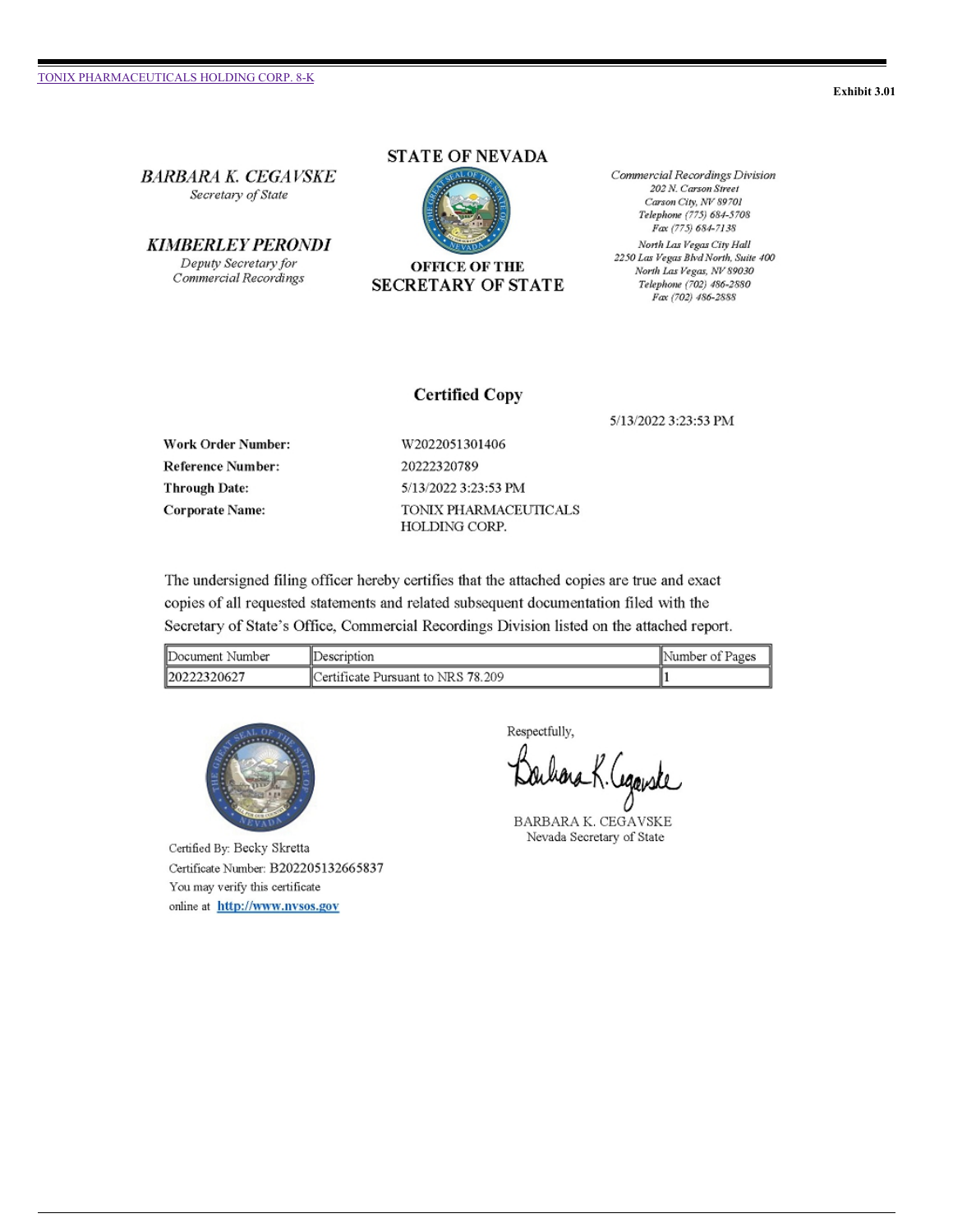

**BARBARA K. CEGAVSKE Secretary of State** 202 North Carson Street Carson City, Nevada 89701-4201 (775) 684-5708 Website: www.nvsos.gov



**Business Number** E0792182007-8 Filing Number 20222320627

Filed On 5/13/2022 2:14:00 PM Number of Pages

# **Certificate of Change Pursuant to NRS 78.209**

## TYPE OR PRINT - USE DARK INK ONLY - DO NOT HIGHLIGHT

## **INSTRUCTIONS:**

1. Enter the current name as on file with the Nevada Secretary of State and enter the Entity or Nevada Business Identification Number (NVID).

2. Indicate the current number of authorized shares and par value, if any, and each class or series before the change.

3. Indicate the number of authorized shares and par value, if any of each class or series after the change.

4. Indicate the change of the affected class or series of issued, if any, shares after the change in exchange for each issued share of the same class or series.

5. Indicate provisions, if any, regarding fractional shares that are affected by the change.

6. NRS required statement.

7. This section is optional. If an effective date and time is indicated the date must not be more than 90 days after the date on which the certificate is filed.

8. Must be signed by an Officer. Form will be returned if unsigned.

| 1. Entity Information:                                                                                                                            | Name of entity as on file with the Nevada Secretary of State:<br>Tonix Pharmaceuticals Holding Corp.                                                                                                                                                        |                                                                       |            |                    |            |  |
|---------------------------------------------------------------------------------------------------------------------------------------------------|-------------------------------------------------------------------------------------------------------------------------------------------------------------------------------------------------------------------------------------------------------------|-----------------------------------------------------------------------|------------|--------------------|------------|--|
|                                                                                                                                                   |                                                                                                                                                                                                                                                             |                                                                       |            |                    |            |  |
|                                                                                                                                                   |                                                                                                                                                                                                                                                             | Entity or Nevada Business Identification Number (NVID): E0792182007-8 |            |                    |            |  |
| 2. Current Authorized<br>Shares:                                                                                                                  | The current number of authorized shares and the par value, if any, of each class or series, if<br>any, of shares before the change:                                                                                                                         |                                                                       |            |                    |            |  |
|                                                                                                                                                   | 1,600,000,000 shares of common stock, par value \$0.001 per share<br>5,000,000 shares of preferred stock, par value \$0.001 per share                                                                                                                       |                                                                       |            |                    |            |  |
| 3. Authorized Shares<br>After Change:                                                                                                             | The number of authorized shares and the par value, if any, of each class or series, if any, of<br>shares after the change:                                                                                                                                  |                                                                       |            |                    |            |  |
|                                                                                                                                                   | 50,000,000 shares of common stock, par value \$0.001 per share<br>5,000,000 shares of preferred stock, par value \$0.001 per share                                                                                                                          |                                                                       |            |                    |            |  |
| 4. Issuance:                                                                                                                                      | The number of shares of each affected class or series, if any, to be issued after the<br>change in exchange for each issued share of the same class or series:<br>One share of common stock will be issued after the change in exchange for every 32 shares |                                                                       |            |                    |            |  |
|                                                                                                                                                   | of common stock held by each record holder immediately prior to the effective date and time                                                                                                                                                                 |                                                                       |            |                    |            |  |
| 5. Provisions:                                                                                                                                    | The provisions, if any, for the issuance of fractional shares, or for the payment of money or the<br>issuance of scrip to stockholders otherwise entitled to a fraction of a share and the percentage<br>of outstanding shares affected thereby:            |                                                                       |            |                    |            |  |
| Any fractional share of common stock that would otherwise result from the change will be<br>rounded up to the nearest whole share of common stock |                                                                                                                                                                                                                                                             |                                                                       |            |                    |            |  |
| 6. Provisions:                                                                                                                                    | The required approval of the stockholders has been obtained.                                                                                                                                                                                                |                                                                       |            |                    |            |  |
| 7. Effective date and<br>time: (Optional)                                                                                                         | Date:                                                                                                                                                                                                                                                       | May 17, 2022                                                          | Time:      | 12:01 a.m. Eastern |            |  |
|                                                                                                                                                   | (must not be later than 90 days after the certificate is filed)                                                                                                                                                                                             |                                                                       |            |                    |            |  |
| 8. Signature:<br>(Required)                                                                                                                       | x                                                                                                                                                                                                                                                           |                                                                       | <b>CFO</b> |                    | 05/10/2022 |  |
|                                                                                                                                                   | Signature of Officer                                                                                                                                                                                                                                        |                                                                       | Title      |                    | Date       |  |
| This form must be accompanied by appropriate fees                                                                                                 |                                                                                                                                                                                                                                                             |                                                                       |            |                    |            |  |

If necessary, additional pages may be attached to this form.

Page 1 of 1<br>Revised: 1/1/2019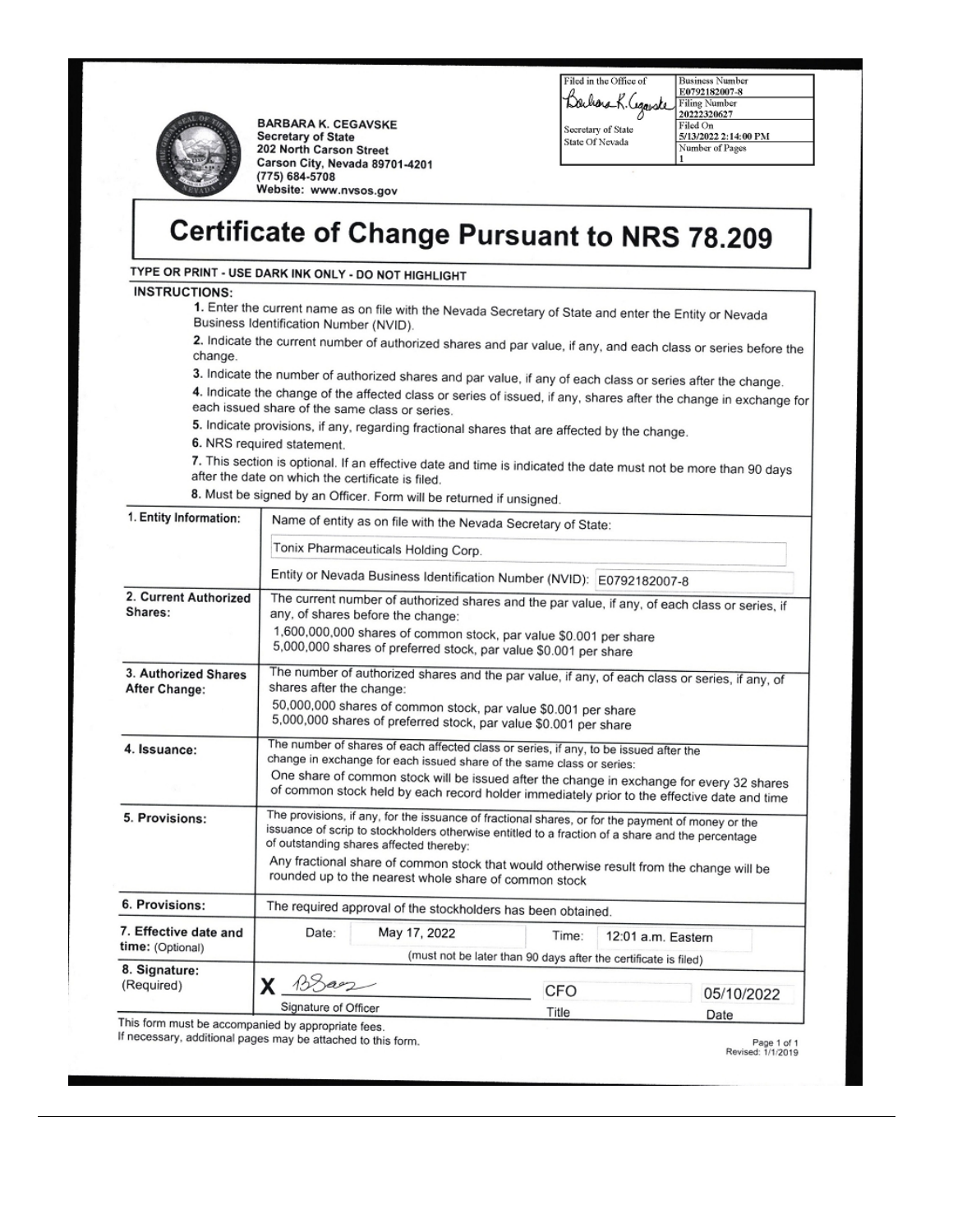## **Tonix Pharmaceuticals Announces 1-for-32 Reverse Stock Split**

<span id="page-5-0"></span>CHATHAM, N.J., May 16, 2022 (GLOBE NEWSWIRE) -- Tonix Pharmaceuticals Holding Corp. (Nasdaq: TNXP) (Tonix or the Company), a clinical-stage biopharmaceutical company, today announced that it will effect a 1-for-32 reverse stock split of its outstanding common stock. This will be effective for trading purposes as of the commencement of trading on May 17, 2022.

The reverse stock split was previously approved by the Board of Directors of Tonix in accordance with Nevada law, under which no stockholder approval is required, and is intended to increase the per share trading price of Tonix's common stock to satisfy the \$1.00 minimum bid price requirement for continued listing on The NASDAQ Capital Market (Rule 5550(a)(1)). Tonix's common stock will continue to trade on the NASDAQ Capital Market under the symbol "TNXP" and under a new CUSIP number, 890260862. As a result of the reverse stock split, every thirty-two pre-split shares of common stock outstanding will become one share of common stock. The reverse stock split will also proportionately reduce the number of shares of authorized common stock from 1,600 million to 50 million shares. The reverse split will also apply to common stock issuable upon the exercise of Tonix's outstanding warrants and stock options.

Tonix's transfer agent, VStock Transfer LLC, which is also acting as the exchange agent for the reverse split, will provide instructions to shareholders regarding the process for exchanging share certificates. Any fractional shares of common stock resulting from the reverse stock split will be rounded up to the nearest whole post-split share and no shareholders will receive cash in lieu of fractional shares.

## **About Tonix Pharmaceuticals Holding Corp. 1**

Tonix is a clinical-stage biopharmaceutical company focused on discovering, licensing, acquiring and developing therapeutics to treat and prevent human disease and alleviate suffering. Tonix's portfolio is composed of central nervous system (CNS), rare disease, immunology and infectious disease product candidates. Tonix's CNS portfolio includes both small molecules and biologics to treat pain, neurologic, psychiatric and addiction conditions. Tonix's lead CNS candidate, TNX-102 SL (cyclobenzaprine HCl sublingual tablet), is in mid-Phase 3 development for the management of fibromyalgia with a new Phase 3 study launched in the second quarter of 2022 and interim data expected in the first quarter of 2023. TNX-102 SL is also being developed to treat Long COVID, a chronic post-acute COVID-19 condition. Tonix expects to initiate a Phase 2 study in Long COVID in the second quarter of 2022. TNX-1300 (cocaine esterase) is a biologic designed to treat cocaine intoxication that is expected to start a Phase 2 trial in the second quarter of 2022. TNX-1300 has been granted Breakthrough Therapy Designation by the FDA. Finally, TNX-1900 (intranasal potentiated oxytocin), a small molecule in development for chronic migraine, is expected to enter the clinic with a Phase 2 study in the second half of 2022. Tonix's rare disease portfolio includes TNX-2900 (intranasal potentiated oxytocin) for the treatment of Prader-Willi syndrome. TNX-2900 has been granted Orphan-Drug Designation by the FDA. Tonix's immunology portfolio includes biologics to address organ transplant rejection, autoimmunity and cancer, including TNX-1500 which is a humanized monoclonal antibody targeting CD40-ligand being developed for the prevention of allograft and xenograft rejection and for the treatment of autoimmune diseases. A Phase 1 study of TNX-1500 is expected to be initiated in the second half of 2022. Tonix's infectious disease pipeline consists of a vaccine in development to prevent smallpox and monkeypox called TNX-801, next-generation vaccines to prevent COVID-19, and a platform to make fully human monoclonal antibodies to treat COVID-19. Tonix's lead vaccine candidates for COVID-19 are TNX-1840 and TNX-1850, which are live virus vaccines based on Tonix's recombinant pox live virus vector vaccine platform.

 $<sup>1</sup>$ All of Tonix's product candidates are investigational new drugs or biologics and have not been approved for any indication.</sup>

This press release and further information about Tonix can be found atwww.tonixpharma.com.

#### **Forward Looking Statements**

Certain statements in this press release are forward-looking within the meaning of the Private Securities Litigation Reform Act of 1995. These statements may be identified by the use of forward-looking words such as "anticipate," "believe," "forecast," "estimate," "expect," and "intend," among others. These forward-looking statements are based on Tonix's current expectations and actual results could differ materially. There are a number of factors that could cause actual events to differ materially from those indicated by such forward-looking statements. These factors include, but are not limited to, risks related to the reverse stock split, failure to obtain FDA clearances or approvals and noncompliance with FDA regulations; delays and uncertainties caused by the global COVID-19 pandemic; risks related to the timing and progress of clinical development of our product candidates; our need for additional financing; uncertainties of patent protection and litigation; uncertainties of government or third party payor reimbursement; limited research and development efforts and dependence upon third parties; and substantial competition. As with any pharmaceutical under development, there are significant risks in the development, regulatory approval and commercialization of new products. Tonix does not undertake an obligation to update or revise any forward-looking statement. Investors should read the risk factors set forth in the Annual Report on Form 10-K for the year ended December 31, 2021, as filed with the Securities and Exchange Commission (the "SEC") on March 14, 2022, and periodic reports filed with the SEC on or after the date thereof. All of Tonix's forward-looking statements are expressly qualified by all such risk factors